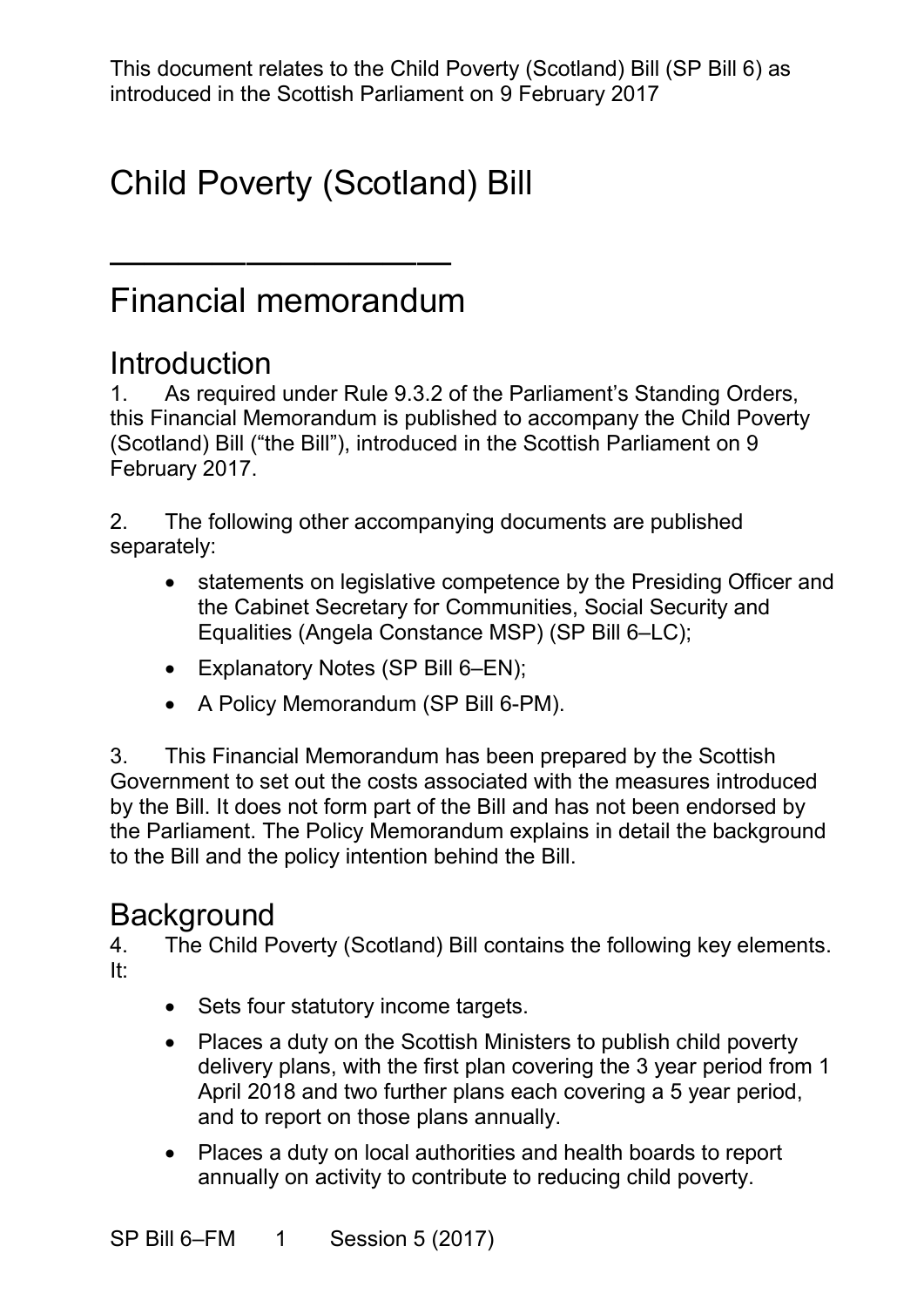# **Proposals**<br>5. The Bill s

 5. The Bill sets out four statutory, income-based targets to be achieved by 2030:

- Less than 10% of children are in relative poverty.
- Less than 5% of children are in absolute poverty.
- • Less than 5% of children are in combined low income and material deprivation.
- Less than 5% of children are in persistent poverty.

 6. The Scottish Government's long-term ambition is to eradicate child poverty. The UK Government's austerity programme and the economic difficult challenge. The Scottish Government also recognise that many of the necessary levers for change are not devolved under the current constitutional settlement. Nevertheless, the Scottish Government will set a but realistic, to ensure that all parties can sign up to playing a part in uncertainty caused by the EU Referendum result make this an increasingly bold direction of travel, by setting targets that are stretching and ambitious, achieving them.

7. These four measures are well known and understood amongst stakeholders, and retaining them provides a degree of continuity. These measures were chosen following extensive consultation and were designed to complement each other, with each capturing different aspects of poverty.

 8. The targets are set on an after housing costs (AHC) basis; AHC measures the disposable income households have once they have paid their housing costs.

 9. Setting a target date of 2030 to meet the proposed set of AHC targets is clearly challenging. However, a 2030 target date aligns with the Fairer train, and planned for the future, which takes the Scottish Government in the right direction. The Scottish Government want to build on that to Scotland Action Plan<sup>[1](#page-1-0)</sup> and other Scottish Government action including taking forward the recommendations of the Widening Access Commission<sup>2</sup>, which itself sets 2030 targets. There is a wide range of activity already in develop a wide-ranging, cross-government approach to reducing poverty.

 $\overline{a}$ 

<span id="page-1-0"></span><sup>1</sup><http://www.gov.scot/Resource/0050/00506841.pdf>

<span id="page-1-1"></span><sup>2</sup><http://www.gov.scot/Resource/0049/00496535.pdf>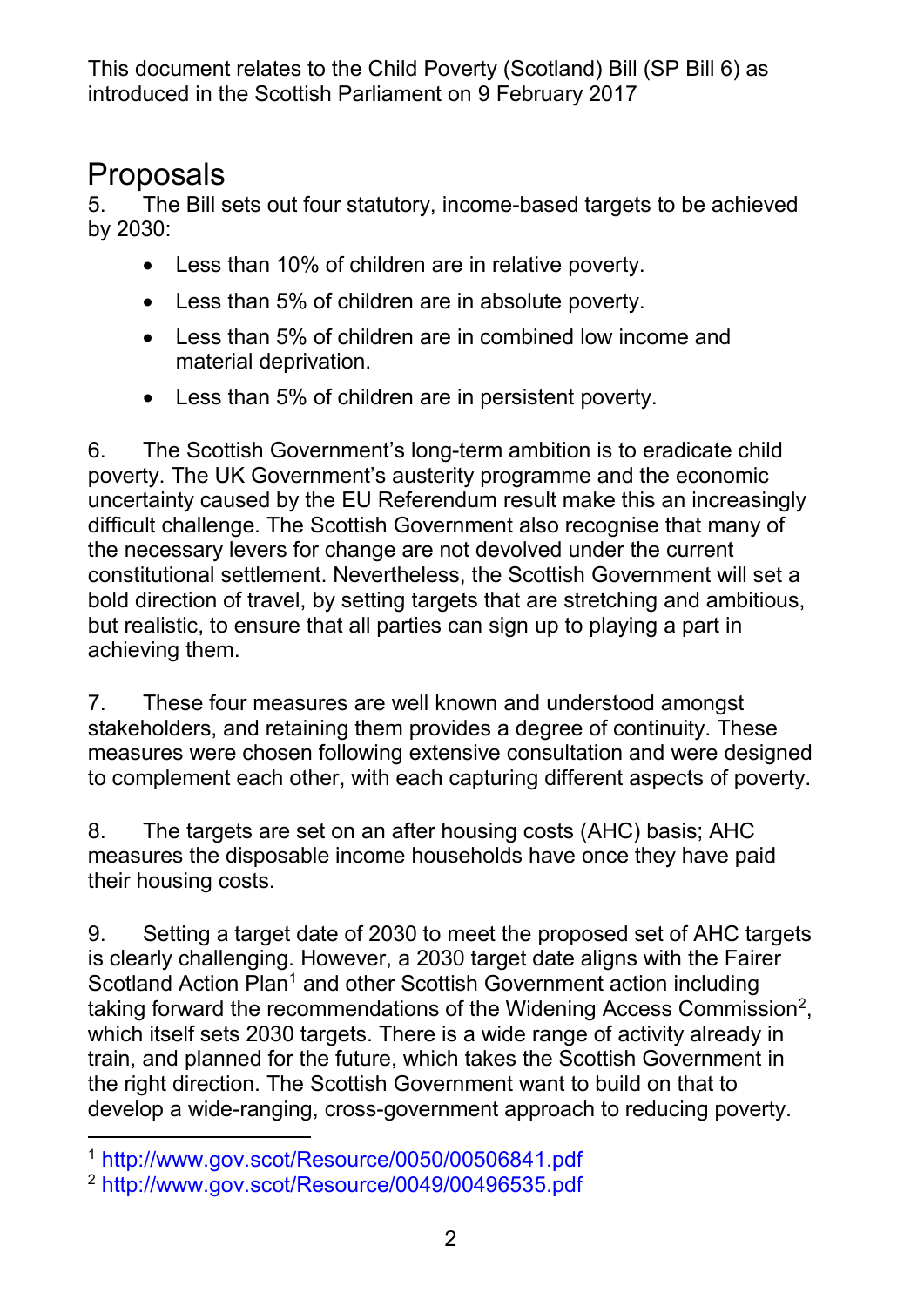Crucially, a 2030 timeframe would provide an opportunity to fully implement a long-term, comprehensive and sustainable Child Poverty Delivery Plan.

 10. Of course, the Scottish Government appreciates that there are a wide range of drivers of poverty. That is why the Bill sets out duties on the Scottish Government to publish detailed delivery plans and to report based on the Scottish Government's existing, widely supported measurement framework $^3$  $^3$ , which contains a detailed set of indicators to sit lives of children and their families. It is based around three key themes: grow up). annually on progress. The delivery plans and annual reporting will be underneath these ambitious headline targets. The measurement framework captures the wide range of drivers and impacts that poverty has on the pockets (maximising household incomes), prospects (boosting life chances) and places (building sustainable high quality places in which to

11. Success of the delivery will be measured against these indicators and progress towards reductions in child poverty should be evident through this data. This will allow the Scottish Government to look strategically at interventions and target action accordingly.

#### Costs on the Scottish administration

 with developing a delivery plan once in the initial three year period and then two further plans each covering a five year period and to report on an Strategy every three years and to report on it annually. This statutory per the Bill). 12. The Scottish Government will need to cover staff costs associated annual basis. However, these costs are not expected to be significantly different to the status quo. Under the UK Government's Child Poverty Act 2010, the Scottish Government was required to publish a Child Poverty requirement has now been removed. The Bill requirement, which effectively replaces the UK requirement, is less resource-intensive in terms of intervals between strategies (under the 2010 Act) and delivery plans (as

 met from existing Scottish Government budgets. As outlined above these Therefore resource is already in place to meet these requirements. As the 13. The costs associated with annual reporting and delivery plans will be requirements were previously in place and have been maintained.

<span id="page-2-0"></span><sup>-</sup>3<http://www.gov.scot/Resource/0044/00445863.pdf>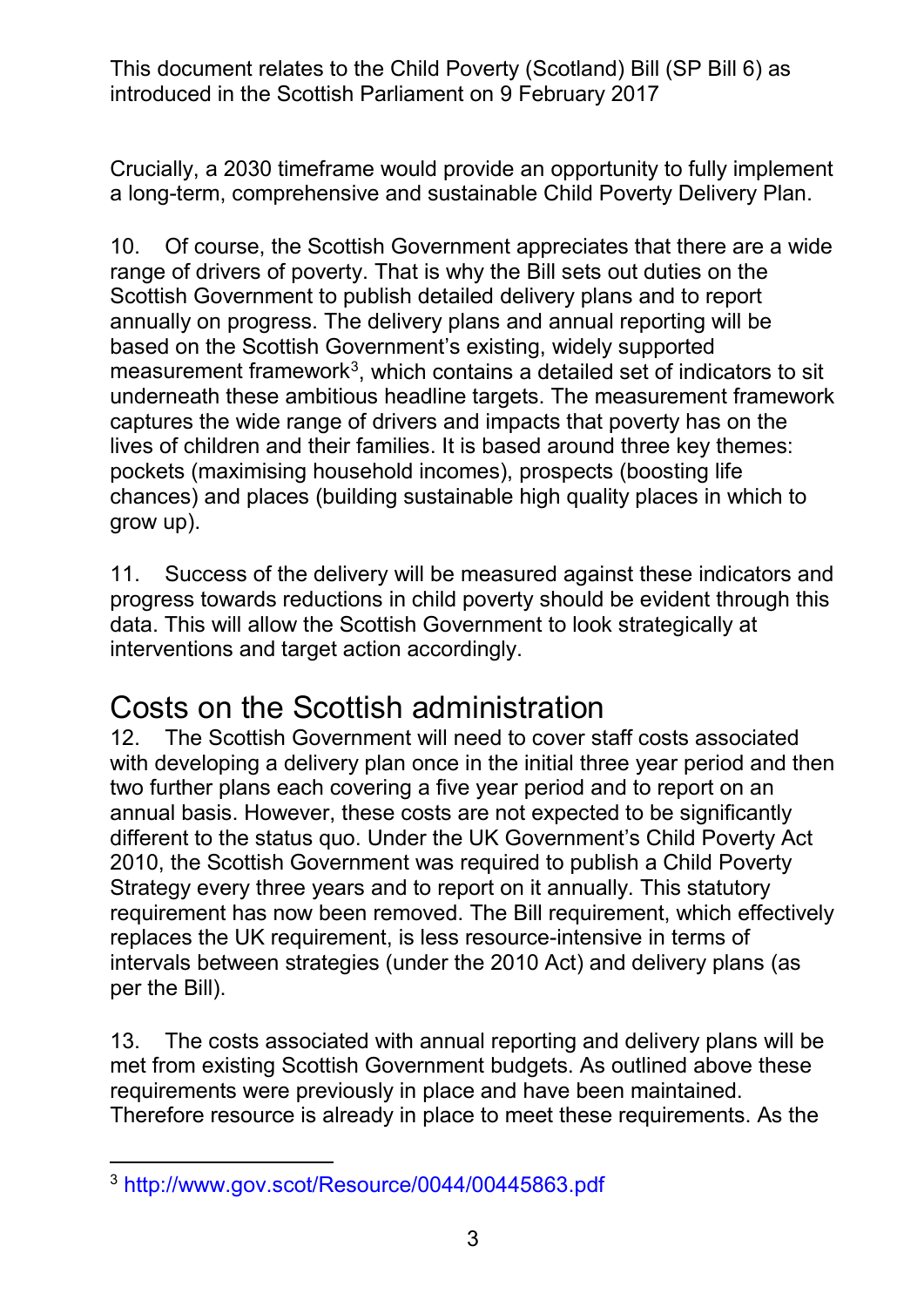interval will likely be higher, but will be offset by the reduction in the number is the first year that a delivery plan and annual reporting is required. The Bill will impose an obligation on the Scottish Government to undertake these measures the costs have been outlined below. Under prior arrangements a child poverty strategy was published every three years. Owing to the more complex nature of the delivery plan the cost at each of publications. The indicative staff costs outlined below are based on average gross staff costs in 2015/16 and inflated to 2018/19 prices as this figures have been inflated using HM Treasury guidance for adjusting expenditure to reflect general inflation.<sup>4</sup>

 14. The preparation of the delivery plan will account for 0.4 Full Time will be distributed, accounting for approximately one day each week for two officials; however it is envisaged that a greater percentage of time will be spent on preparation of the delivery plan as the publication date approaches, therefore this figure will be an average over the course of the year. Equivalent (FTE) Scottish Government officials in the year immediately preceding publication of a delivery plan. Time across the course of the year

| <b>Staff Costs For Preparation of Delivery Plan</b> |                                           |                                                     |                                                        |                                                                    |  |  |
|-----------------------------------------------------|-------------------------------------------|-----------------------------------------------------|--------------------------------------------------------|--------------------------------------------------------------------|--|--|
| <b>Staff</b><br><b>Resource</b><br><b>Required</b>  | Period of<br>time<br>resource<br>required | <b>Scottish</b><br>Government<br>area<br>implicated | <b>Total Staff</b><br>Cost Per<br><b>Delivery Plan</b> | <b>Total Cost to</b><br><b>SG over</b><br>course of Bill<br>period |  |  |
| 0.4                                                 | 12 months<br>per Delivery<br>Plan         | <b>Social Justice</b><br>Policy                     | £21,673                                                | £65,019                                                            |  |  |

 15. The preparation of the annual report will account for 0.4 FTE Scottish to include policy narrative in the report. Analytical support will be required Government officials in the two months immediately preceding publication

<span id="page-3-0"></span><sup>-</sup>4 [https://www.gov.uk/government/collections/gdp-deflators-at-market](https://www.gov.uk/government/collections/gdp-deflators-at-market-prices-and-money-gdp)[prices-and-money-gdp](https://www.gov.uk/government/collections/gdp-deflators-at-market-prices-and-money-gdp)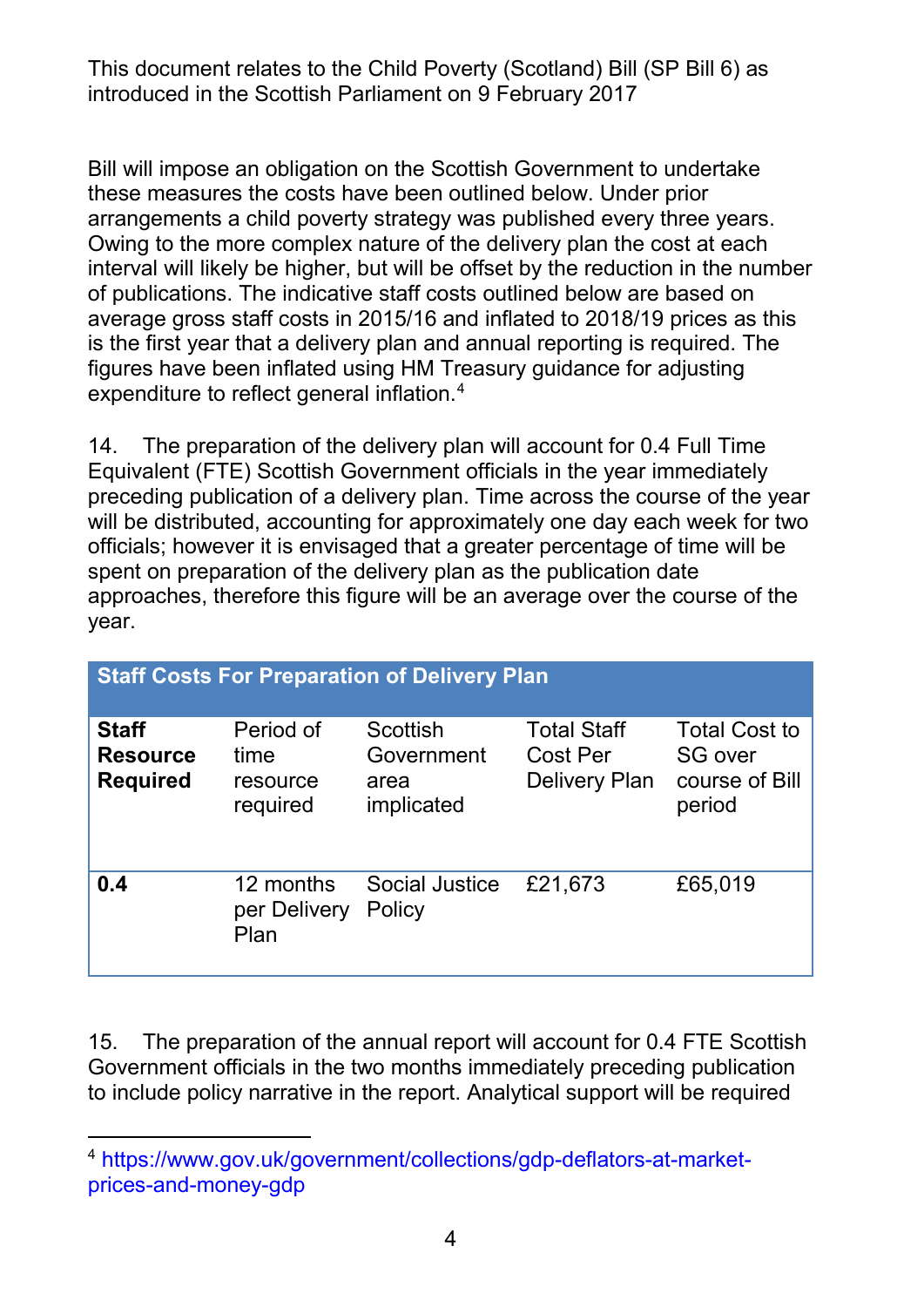at the rate of 0.2 FTE for four months prior to publication plus an additional 0.2 FTE for two months prior to publication. As the first annual report for the Bill will likely be in 2019 this will lead to costs for thirteen annual reports.

| <b>Staff Costs For Preparation of Annual Reports</b> |                                           |                                                     |                                                           |                                                                    |  |  |
|------------------------------------------------------|-------------------------------------------|-----------------------------------------------------|-----------------------------------------------------------|--------------------------------------------------------------------|--|--|
| <b>Staff</b><br><b>Resource</b><br><b>Required</b>   | Period of<br>time<br>resource<br>required | <b>Scottish</b><br>Government<br>area<br>implicated | <b>Total Staff</b><br><b>Cost Per</b><br>Annual<br>Report | <b>Total Cost to</b><br><b>SG over</b><br>course of Bill<br>period |  |  |
| 0.4                                                  | 2 months                                  | <b>Social Justice</b><br>Policy                     | £3,615                                                    | £46,996                                                            |  |  |
| 0.2<br>0.2                                           | 4 months<br>2 months                      | Analytical<br>Support                               | £5,761                                                    | £74,888                                                            |  |  |
|                                                      |                                           |                                                     |                                                           |                                                                    |  |  |

 16. In terms of the costs of publishing the delivery plan and annual reports, publication costs for existing child poverty annual reports have inflation, over the period to 2030/2031. In addition, there would be three strategy (published in 2014), the Scottish Government would expect the and two further plans each covering a 5 year period over the life of the Bill been in the range of £2,000 per report over the last few years. That would therefore suggest annual expenditure at about this level, adjusted for delivery plans published over this period, costs for which would need to be covered. Based on the publication costs for the most recent child poverty publication costs of a delivery plan to be in the range of £5,000. Producing three plans, with the first plan covering the 3 year period from 1 April 2018 through to 2030/2031, would therefore suggest a maximum expenditure of £15,000, adjusted for inflation.

 17. In terms of data costs, the Scottish Government will incur no additional costs as data on child poverty relating to the targets is already statistics across three of the four indicators and had, previous to the Bill, are, therefore, no additional costs from making these indicators available collected. The Scottish Government already publishes annual poverty committed to publish persistent poverty data as soon as practicable. There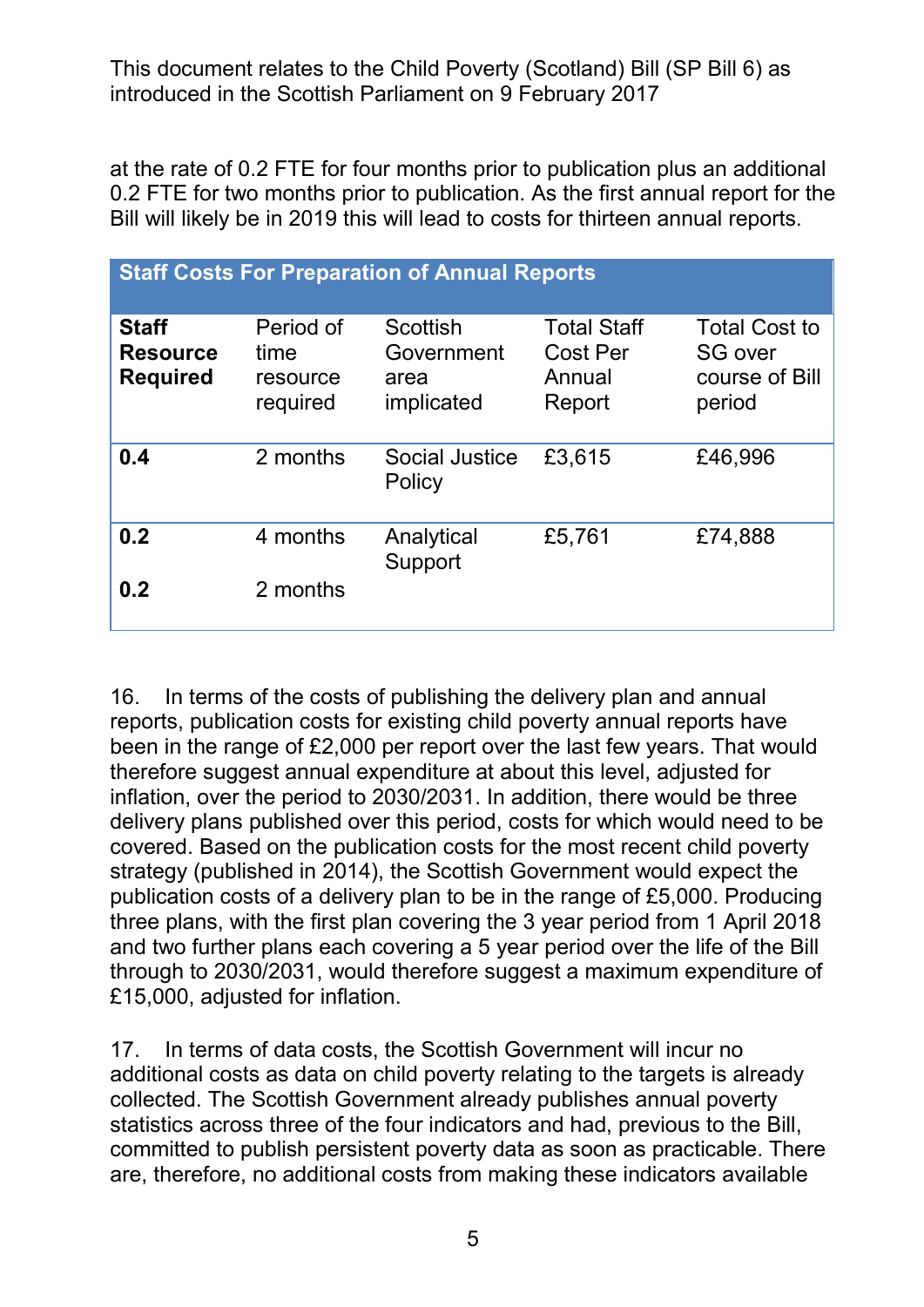on an annual basis: this is a standard part of government business that would continue whether the Bill were being introduced or not.

 This is an on-going cost. The Scottish Government has been contributing financially to the Family Resources Survey since 1994/95 (when the first Scotland level data is available). There is no expectation that this situation would change – that is to say that the data collection and publication is on- on the survey, as part of a number of associated working groups. These statistics, and will continue to be in the future. So there is no additional cost additional costs in future if methodology differs between Scottish Government and DWP; however the Scottish Government is keen to 18. The Scottish Government will continue to work with the Department for Work and Pensions (DWP), and pay for the Scotland sample boost. going regardless of the Bill. The Scottish Government works with the DWP statistics are already published by Scottish Government as official to the Scottish Government for producing these. There is some risk of ensure methodology is consistent for comparability. The Scottish Government also has input on methodology as part of the working groups should change be required.

 19. Scottish Government poverty statistics – both before and after housing costs – are high quality statistics. They are labelled as National Statistics, so comply with the Code of Practice for Official Statistics. They Scottish Government and DWP for this purpose. are published annually, sourced from the Family Resources Survey, from which the Households Below Average Incomes dataset is drawn. This is the favoured dataset for official low income estimates, and is used by both

 20. In terms of providing a cost for delivering the targets, the range of contribute towards this end. Key policies and proposals will need to be set for meeting the targets is therefore not available. Decisions will need to be Scottish Government policies and programmes will be expected to out in each delivery plan over the period to 2030. An 'indicative overall cost' made about the allocation of resources across government and local authorities and the monitoring and reporting requirements set out in the Bill will inform those decisions.

 $21.$  Analysis from Joseph Rowntree Foundation (JRF) has found that in 2013, the total cost of child poverty in the UK was £29 billion. About half of these 21. Poverty has significant costs for the economies of Scotland and the wider UK, which further emphasises the importance of action to address it.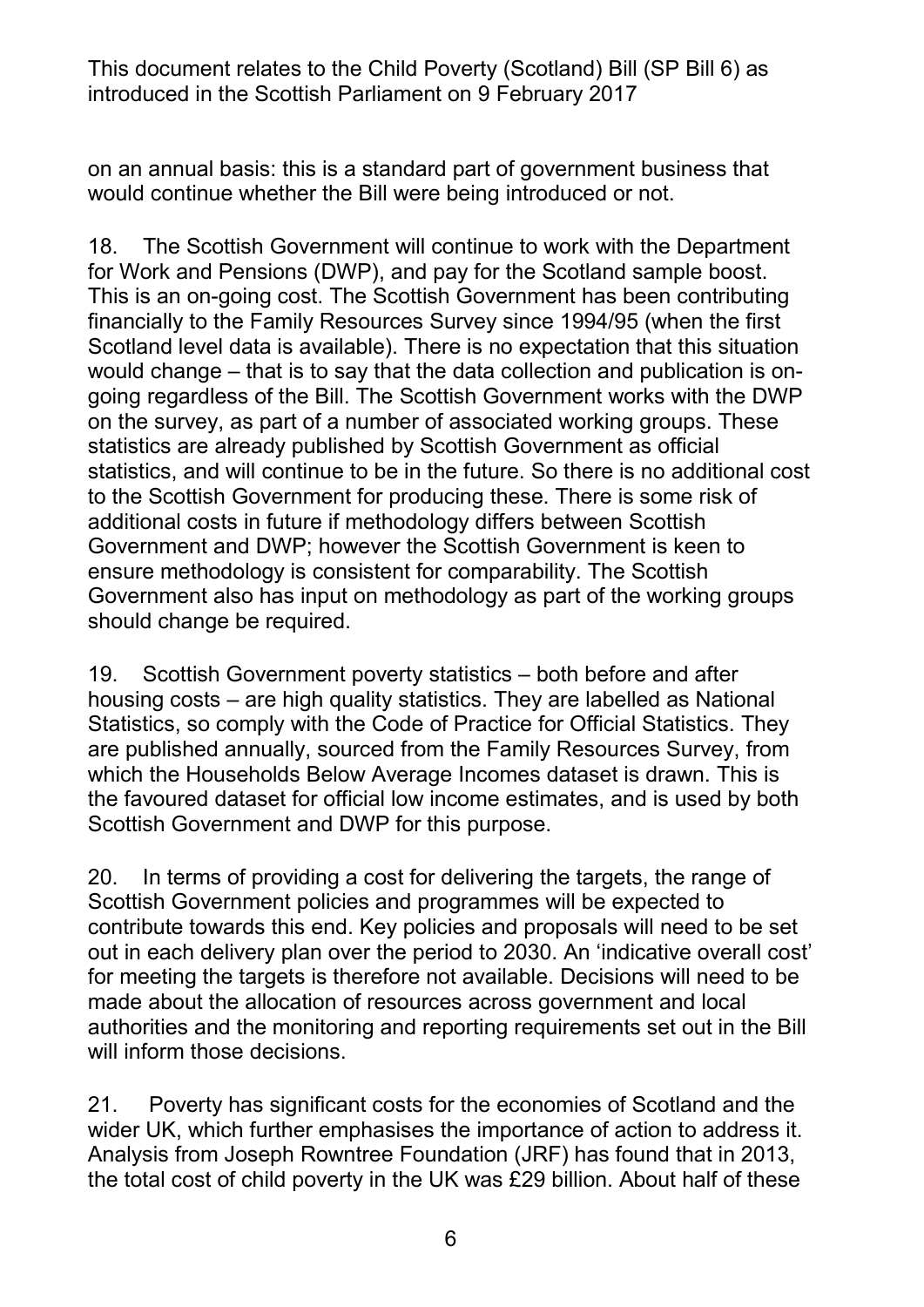costs were thought to arise from the fact that adults who grew up in poverty on economic growth. The other half of the costs arise from the additional public spending needed to deal with social problems arising from child and preventing children in poverty from growing up into poor adults could generate a range of savings. Building on the JRF analysis of the total cost of poverty in the UK, the pro rata estimate of the annual total cost of child poverty in Scotland in 2013 was £2.39 billion. have lower productivity and a higher risk of unemployment, which impact poverty. Therefore, a preventative approach to tackling poverty effectively

 22. A caveat to accompany this analysis is that the figures presented information rather than financial evidence. The researchers themselves note that the costs of child poverty cannot be measured precisely, and these costs, if true, would not disappear immediately if poverty was producing higher GDP, reducing expenditure on crime and healthcare and lowering the costs borne by victims of crime and those in poor health." These figures give an indication of the scale of the cost of not meeting these targets. above are only an indication of cost and mainly serve as contextual eradicated. However, as stated by JRF in a 2008 report<sup>5</sup> "From an economic perspective, reducing child poverty is a fiscal investment;

#### Costs on local authorities

 to produce guidance on how the reporting should operate, and would expect Community Planning Partnerships to be a useful vehicle by which to co-ordinate this work. 23. The Bill will require local authorities and health boards to report on an annual basis on activity being undertaken to reduce child poverty levels. The Scottish Government will work with local authorities and health boards

co-ordinate this work.<br>24. It is not expected that this annual report will create a significant recognition of the additional staff time that may be required to collate and present this information, estimates are included below based on a member of staff at managerial level spending approximately one month per year additional burden on local authorities or health boards, many of whom already undertake annual reporting on child poverty. However, in

<span id="page-6-0"></span>literature-review 5 [https://www.jrf.org.uk/report/costs-child-poverty-individuals-and-society](https://www.jrf.org.uk/report/costs-child-poverty-individuals-and-society-literature-review)literature-review<br>7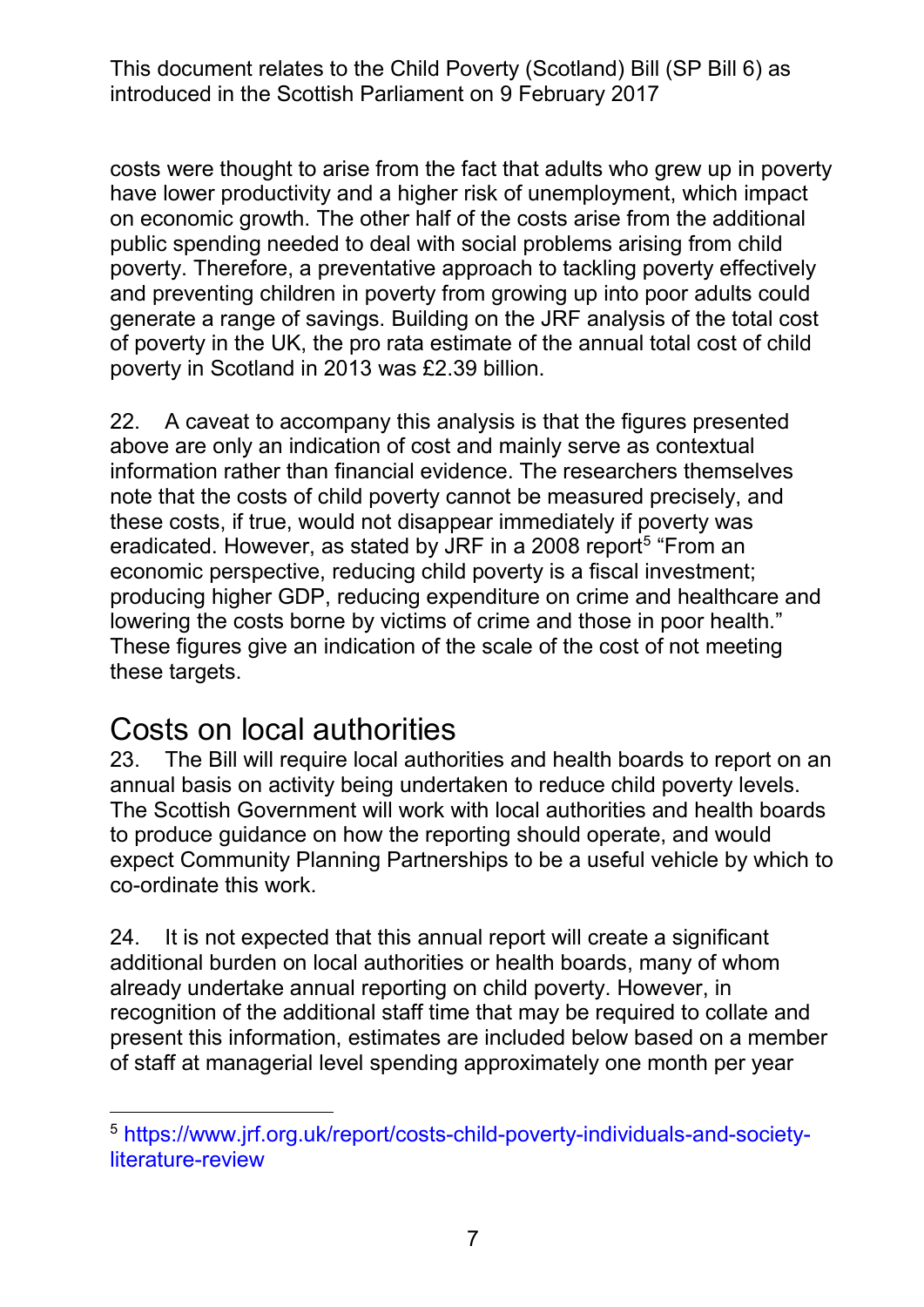significant publication or design costs anticipated in relation to the annual developing the report. It is expected that local authorities and health boards will make this information available online. There are therefore no report.

 25. In order to calculate staff costs for local authorities, an estimated salary at team leader level of approximately £57,006 has been used. 32 to cover each local authority, this would give an overall figure of around £152,016. Divided by 12 to equate to a month's worth of work, and then multiplied by

# £152,016. Costs on other bodies, individuals and businesses

 or 7 is a team leader equivalent. This equates to an annual salary of £31,696. Divided by 12 to equate to a month's worth of work, and then £36,979 per year. 26. In relation to health boards, the starting point of the Band 7 salary has been used to estimate staff costs, based on the understanding that Band 6 multiplied by the number of health boards, this gives a figure of around

 arising from the provisions of the Bill. 27. There are no inherent costs on other bodies, individuals or business

#### Summary of costs arising from the Bill

| <b>Costs on the Scottish</b><br>Administration – delivery plans | £21,673 total staff cost per<br>delivery plan |
|-----------------------------------------------------------------|-----------------------------------------------|
|                                                                 | £5,000 publication cost per<br>delivery plan  |
| Costs on the Scottish                                           | £9,376 per annual report                      |
| Administration – annual reports                                 | £2,000 per annual report                      |
| Costs on local authorities                                      | £152,016 annually                             |
| Costs on health boards                                          | £36,979 annually                              |
| <b>TOTAL</b>                                                    | £227,044                                      |